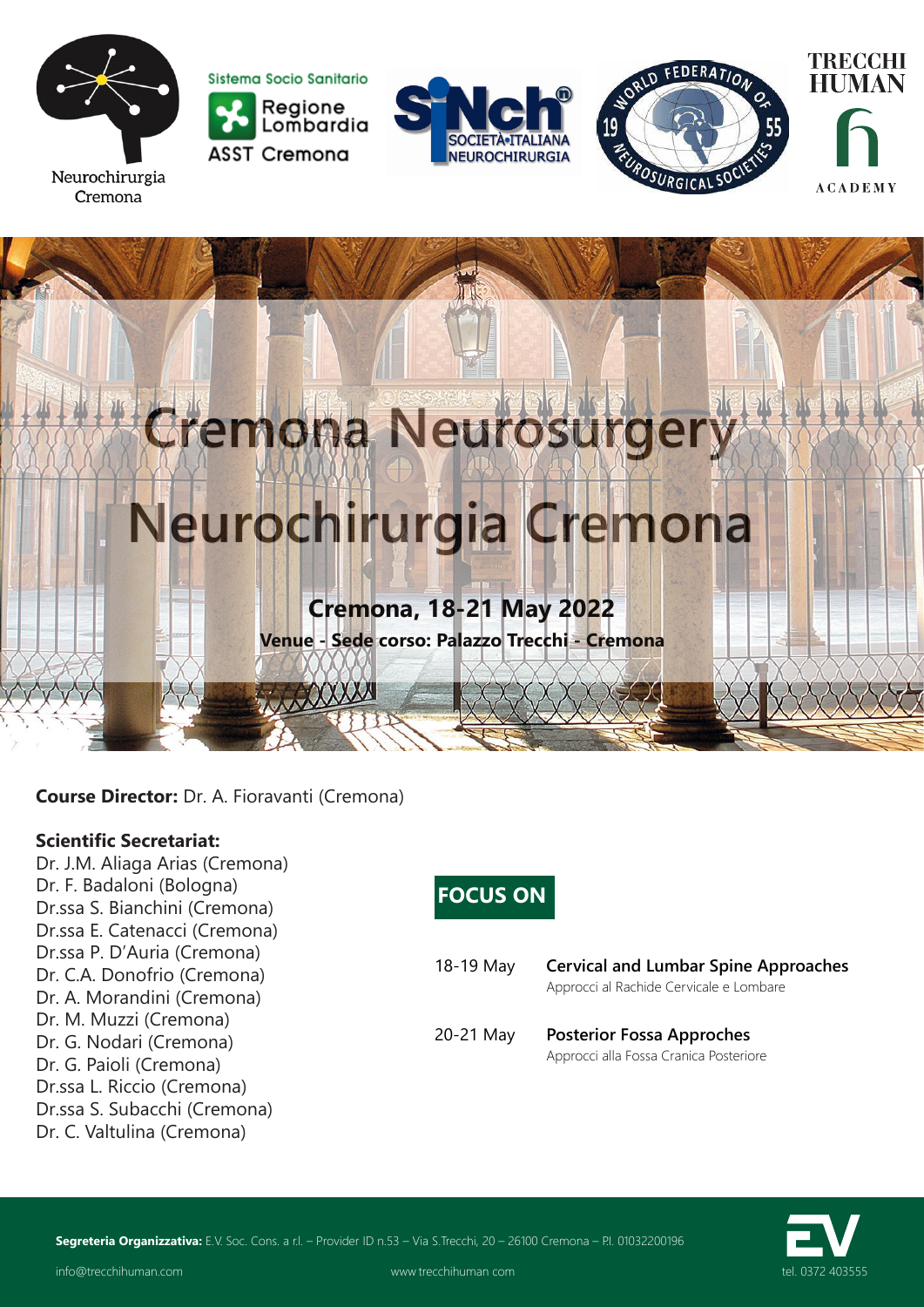







# **Cervical and Lumbar Spine Approaches**

Approcci al Rachide Cervicale e Lombare

|       | Wednesday 18 May 2022                                              |                                                                                                                                                                                          |
|-------|--------------------------------------------------------------------|------------------------------------------------------------------------------------------------------------------------------------------------------------------------------------------|
|       | Mercoledì 18 maggio 2022                                           |                                                                                                                                                                                          |
| 08:30 | <b>Registration</b><br>Registrazione<br>partecipanti               |                                                                                                                                                                                          |
| 08:50 | <b>Introduction</b><br>Presentazione<br>del corso                  | Dr. Fioravanti, Dr. Barbanera                                                                                                                                                            |
| 09:00 | <b>Begin of Day 1</b><br>Inizio lavori                             | Anatomy of cervical and lumbar spine<br>Anatomia del rachide cervicale e lombare<br>Prof. Tubbs                                                                                          |
| 09:45 |                                                                    | Cervical arthrodesis via anterior and posterior approaches for post-traumatic<br>pathology<br>Artrodesi cervicale per via anteriore e posteriore per patologia traumatica<br>Prof. Costa |
| 10:30 | <b>Coffee Break</b>                                                |                                                                                                                                                                                          |
| 11:00 | <b>Wet-Lab</b>                                                     | Procedure: Posterior cervical arthrodesis<br>Procedura: artrodesi cervicale posteriore<br>Master workstation Tutor: Prof. Costa                                                          |
| 13:00 | Lunch                                                              |                                                                                                                                                                                          |
| 14:00 | <b>Clinical cases</b><br>discussion<br>Discussione<br>casi clinici | Dr. Morandini, Dr. Muzzi                                                                                                                                                                 |
| 14:30 |                                                                    | ACDF and corpectomy: surgical technique and indications<br>Microdiscectomia cervicale per via anteriore e corpectomia: tecnica chirurgica e indicazioni<br>Dr. Bernucci                  |
| 14:45 | <b>Wet-Lab</b>                                                     | Procedure: ACDF and corpectomy                                                                                                                                                           |
|       |                                                                    | Microdiscectomia cervicale per via anteriore e corpectomia<br>Master workstation Tutor: Dr. Bernucci                                                                                     |
| 17:00 | <b>Discussion</b><br><b>Discussione</b>                            | Chairs: Dr. Fioravanti, Prof. Costa, Dr. Barbanera, Dr. Bernucci, Dr. Incerti                                                                                                            |
| 18:00 | <b>End of Day 1</b><br>Termine dei lavori                          |                                                                                                                                                                                          |
|       | Thursday 19 May 2022<br>Giovedì 19 maggio 2022                     |                                                                                                                                                                                          |
| 08:30 | <b>Begin of Day 2</b><br>Inizio lavori                             | Posterior Lumbar Arthrodesis<br>Artrodesi lombare posteriore<br>Dr. Barbanera                                                                                                            |
| 09:00 | <b>Wet-Lab</b>                                                     | Procedure: Posterior Lumabr Arthrodesis<br>Procedura: Artrodesi lombare posteriore<br>Master workstation Tutor: Dr. Barbanera                                                            |
| 11:15 | <b>Coffee Break</b>                                                |                                                                                                                                                                                          |



Segreteria Organizzativa: E.V. Soc. Cons. a r.l. – Provider ID n.53 – Via S.Trecchi, 20 – 26100 Cremona – P.I. 01032200196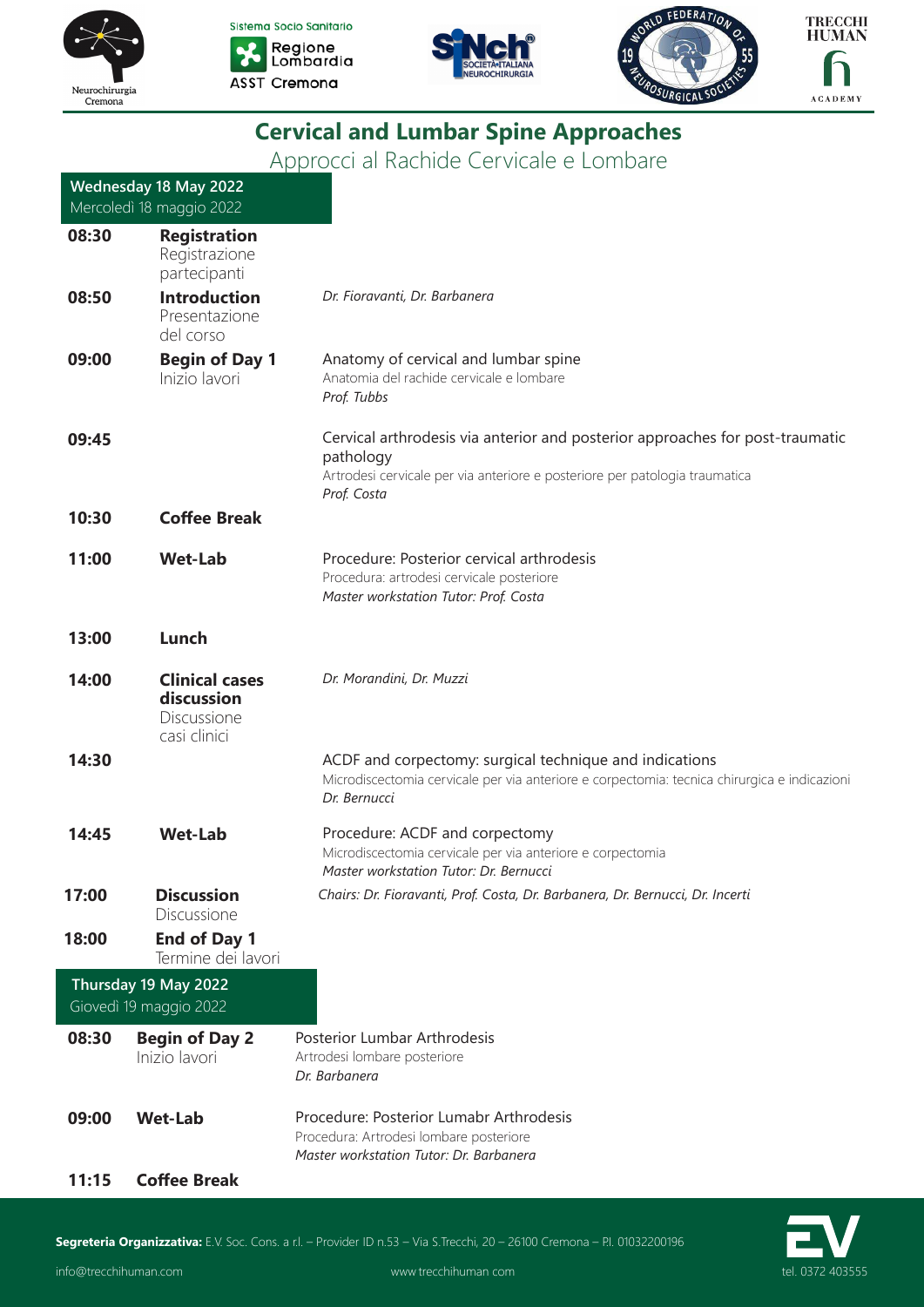









| 11:45 | <b>Discussion</b><br>Discussione                          | Chairs: Dr. Fioravanti, Dr. Incerti                                                                               |
|-------|-----------------------------------------------------------|-------------------------------------------------------------------------------------------------------------------|
| 12:00 | <b>Lectio Magistralis</b>                                 | Prof. Fornari, Dr. Barbanera                                                                                      |
| 12:30 | Lunch                                                     |                                                                                                                   |
| 13:45 | <b>Live Surgery</b><br>Chirurgia Live                     | Fluorescence-quided (5ALA) glioma resection<br>Exeresi di glioma guidata da fluorescenza (5ALA)<br>Dr. Fioravanti |
| 14:15 | End of day 2<br>Termine dei lavori                        |                                                                                                                   |
| 14:30 | <b>Supervised Dissection</b><br>Dissezione supervisionata |                                                                                                                   |
|       |                                                           |                                                                                                                   |

## **Posterior Fossa Approches**

Approcci alla Fossa Cranica Posteriore

### **Friday 20 May 2022** Venerdì 20 maggio 2022

| 08:30 | <b>Registration</b><br>Registrazione<br>partecipanti |                                                                                                                                                                                                              |
|-------|------------------------------------------------------|--------------------------------------------------------------------------------------------------------------------------------------------------------------------------------------------------------------|
| 08:50 | <b>Introduction</b><br>Presentazione<br>del corso    | Dr. Fioravanti, Prof. Cappabianca                                                                                                                                                                            |
| 09:00 | <b>Begin of Day 3</b><br>Inizio lavori               | Anatomy of posterior fossa<br>Anatomia della fossa cranica posteriore<br>Prof. Tubbs                                                                                                                         |
| 09:45 |                                                      | Retrosigmoid approach<br>Approccio retrosigmoideo<br>Dr. Fioravanti                                                                                                                                          |
| 10:00 |                                                      | Vestibular schwannoma surgery: tips and tricks<br>Chirurgia dei neurinomi del nervo acustico: tips and tricks<br>Prof. B. Misra                                                                              |
| 10:30 | <b>Coffee Break</b>                                  |                                                                                                                                                                                                              |
| 11:00 | <b>Wet-Lab</b>                                       | Procedure: Retrosigmoid approach<br>Procedura: approccio retrosigmoideo<br>Master workstation Tutors: Prof. Tubbs, Dr. Fioravanti                                                                            |
| 13:00 | Lunch                                                |                                                                                                                                                                                                              |
| 14:00 |                                                      | Pineal region tumors surgery sub-occipital vs. supra-cerebellar approach: tips and<br>tricks<br>Tumori della regione pineale approccio sub-occipitale vs. sopra-cerebellare: tips e tricks<br>Prof. L. Borba |
| 14:30 | <b>Wet-Lab</b>                                       | Procedure: suboccipital approach<br>Procedura: approccio suboccipitale<br>Master workstation Tutor: Prof. Di Meco                                                                                            |

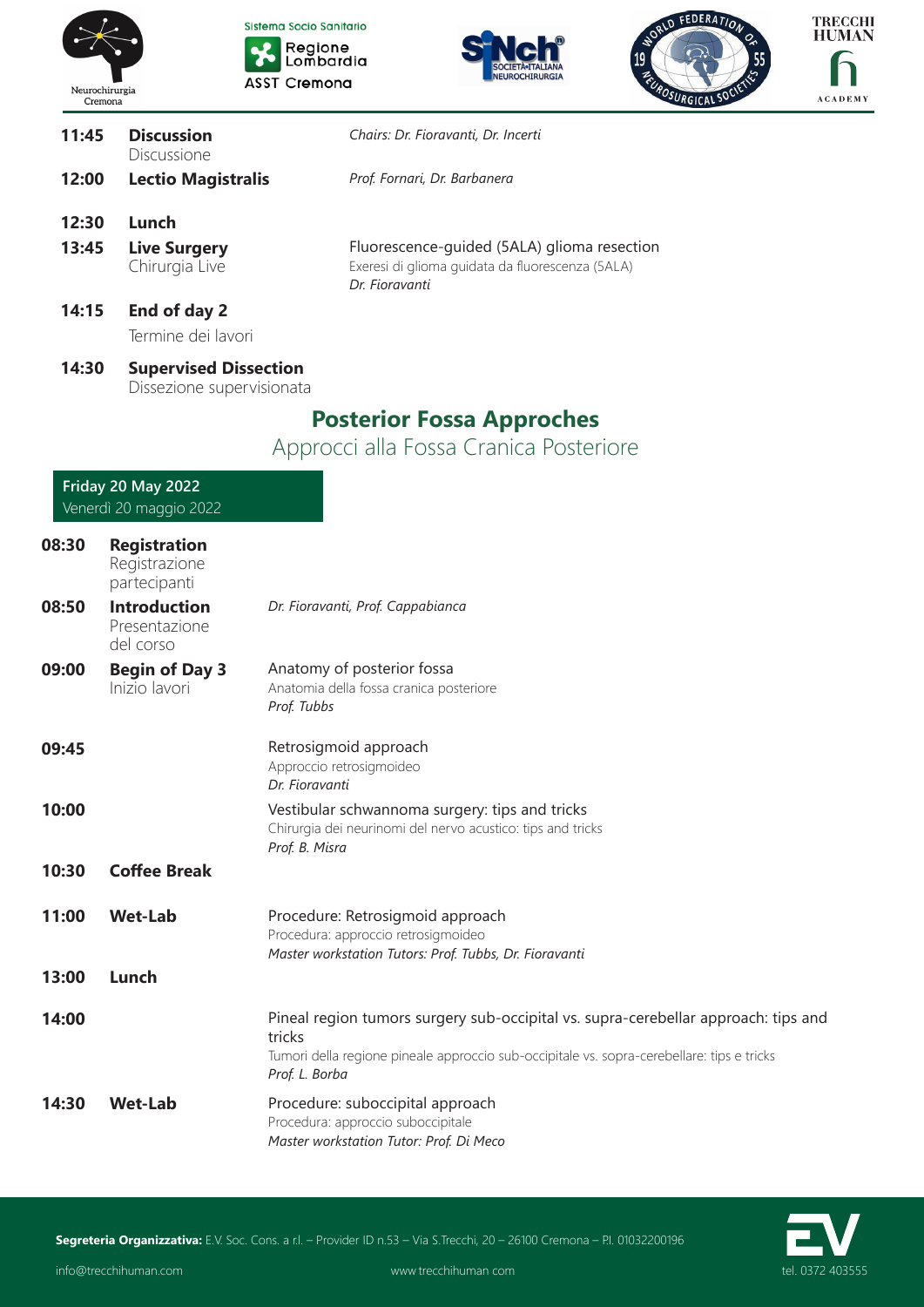









**16:45 Live Surgery** Chirurgia Live

Retrosigmoid Approach Approccio retrosigmoideo

*Dr. Fioravanti*

- **17:30 Discussion** Discussione *Chairs: Dr. Fioravanti, Prof. Cappabianca, Prof. Calbucci, Prof. Di Meco, Prof. Fontanella*
	- **18:00 End of Day 3** Termine lavori

#### **Saturday 21 May 2022** Sabato 21 maggio 2022

| 08:30 | <b>Begin of Day 4</b><br>Inizio lavori                                 | Trans-petrous approach<br>Approccio trans-petroso<br>Prof. Pessina                                                  |
|-------|------------------------------------------------------------------------|---------------------------------------------------------------------------------------------------------------------|
| 09:00 | <b>Wet-Lab</b>                                                         | Procedure: Trans-petrous approach<br>Procedura: Approccio trans-petroso<br>Master workstation Tutor: Prof. Pessina  |
| 11:15 | <b>Coffee Break</b>                                                    |                                                                                                                     |
| 11:30 | <b>Discussion</b><br>Discussione                                       | Chairs: Dr. Fioravanti, Prof. Calbucci, Prof. Fontanella, Prof. Pessina                                             |
| 12:00 | <b>Lectio Magistralis</b>                                              | Neurosurgical education and cadaver lab<br>Training in neurochirurgia e dissezione in laboratorio<br>Prof. Servadei |
| 12:30 | <b>Conclusions</b><br>Conclusioni                                      | Dr. Fioravanti, Prof. Cappabianca                                                                                   |
| 13:00 | <b>End of Day 4</b><br>Termine dei lavori                              |                                                                                                                     |
| 14:30 | <b>Supervised</b><br>dissection<br><b>Dissezione</b><br>supervisionata |                                                                                                                     |
|       | <b>FACULTY</b>                                                         |                                                                                                                     |

**Segreteria Organizzativa:** E.V. Soc. Cons. a r.l. – Provider ID n.53 – Via S.Trecchi, 20 – 26100 Cremona – P.I. 01032200196

**Dr. F. Badaloni** (Bologna, Italy)

**Dr. A. Barbanera** (Alessandria, Italy)

**Dr. C. Bernucci** (Bergamo, Italy)

**Dr. A. Bertuccio** (Alessandria, Italy)